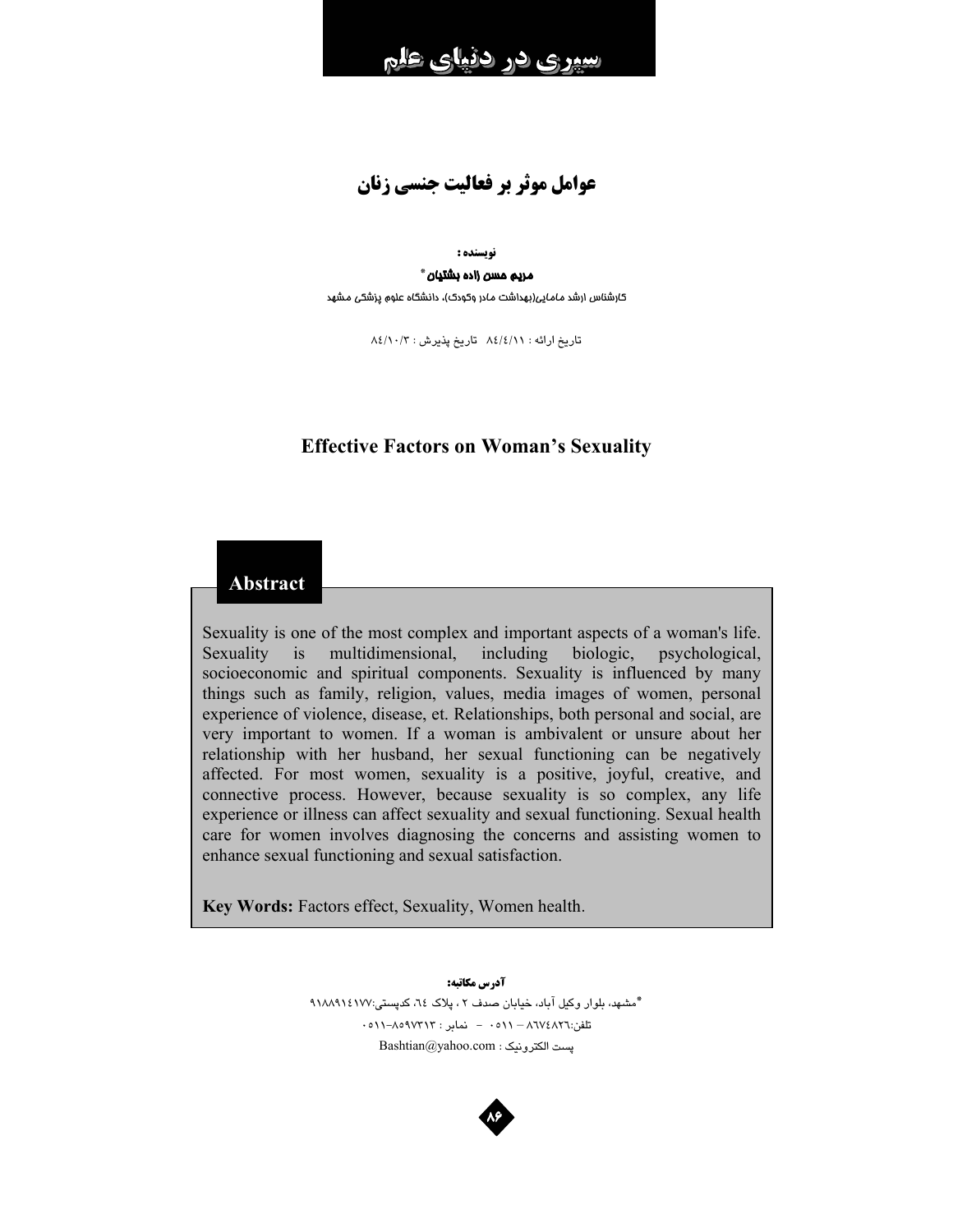مقدمه :

تعریف سازمان بهداشت جهانی از بهداشت جنسی این چنین است: "هماهنگی و سازگار*ی* جنبه های جسمی، عاطفی، عقلانی و اجتماعی امور انسان به گونه ای که شخصیت ، روابط و عشق را ارتقاء داده و پربارټر کند...."

بهداشت جنسی توانایی فرد برای بیان امور جنسی خود، در چارچوب نظام ارزشی جامعه، قوانین، اعتقادات و فرهنگ جاری، بدون ترس از عفونتهای مقاربتی، حاملگیهای ناخواسته، اعمال زور، خشونت و تبعیض است. بهداشت جنسی یعنی توانایی داشتن زندگی جنسی آگاهانه، لذت بخش و بی خطر که براساس بیان مثبت ویژگیهای جنسی و احترام متقابل در روابط جنسی به وجود آمده باشد. در این صورت بهداشت جنسی نه تنها لذت بخش است بلکه ارتباطات و روابط بین فردی را نیز تقویت می کند.

در بسیاری از نقاط جهان، درک درستی از امور جنسي وجود ندارد و وجود تابوها، کج فهمي ها و موانع اجتماعی و فرهنگی در راه اموزش مفاهیم و بیان مثبت آنچه به نام امور جنسی می شناسیم باعث فقدان يا سطح پائين كميت و كيفيت خدمات مربوط به بهداشت جنسی و مسائل مربوط به آن شده است(۱). از آن جا که مجموعه وجودی انسان از اجزاء مختلفی تشکیل شده است که شامل جزء جسمی مشتمل بر: ژنتیک، هورمونها، تغییرات زیست شناختی بین زن و مرد، تغییرات فیزیولوژیک و … و جزء روانی مثل احساس فرد نسبت به خود و دیگران ، هویت جنسی، توانایی بیان احساسات خود، قبول امور جنسی به عنوان جزیی از زندگی و جزء اجتماعی نظیر ارتباط بین خود و دیگران، دوستی، عشق، ازدواج، فرهنگ، قوانین و…. و جزء فطری و معنوی مثل مذهب، ارزشها، باورها و… می باشد و این اجزاء به نوعی در امور جنسی زنان دخیلند. این مطالعه به بررسی عوامل موثر بر بهداشت جنسی زنان می پردازد. : Sexuality

Sexuality (امور جنسی، جنسیت، میل جنسی) یکی از مهمترین و پیچیده ترین جنبه *های* زن*د*گی زنان است(۳، ۲). به طوری که وقتی Nusbaum و همکارانش(۲۰۰۰) به بررسی شیوع نگرانی های جن*سی* زنان جستجو کننده مراقبتها*ی* روتین بیماریهای زنان پرداختند، نتایج مطالعه آنها نشان داد شایع ترین علت نگرانی زنان مورد مطالعه به ترتیب فقدان جذبه (۸۷/۲٪)، اشکال در ارضاع (ارگاسم) (٨٣/٣٪)، لغزندگی ناکافی مهبل(٧٤/٤٪)، نزدیکی دردناک (دیس پارونی) (۷/۷٪)، نگرانی درمورد تصویر بدن(۷۸/۵٪)، براورده نشدن نیازهای جنسی (٦٧/٢٪) و نياز به اطلاعات بيشتر درباره موضوعات جنسبي (٦٢/٤٪) بود(٣). در مطالعه Rosen (١٩٩٣) نیز شایع ترین مشکلات و نگرانی های گزارش شده

به ترتیب شامل اجتناب از فعالیت جنسی (٣٨/١٪)، فقدان رضایت جنسی (١٦/٣٪)، اشكال در رسيدن به ارگاسم(١٥/٤٪)، فقدان لغزندگی مهبل(١٣/٦٪) و نزدیکی دردناک (۱۱/۳٪) بود(٤).

جنسیت دینامیک است و با زمان، مکان، تجربیات اولیه زندگی، آموزشهای اجتماعی و شرکای جنسی تغییر می کند(۰، ۲). جنسیت ساختاری فردی و اجتماعی دارد به طوری که جنسیت به لحاظ فردی تجربه ای در ارتباط با یک یا بیش از یک شریک جنسی تعریف شده است، با این حال قسمتی از فرهنگ نيز مي باشد(٥).

یکی از جنبه های جنسیت زن، هویت جنسی وی می باشد که چگونگی تعریف وی از خودش و نشان دادن خود در اجتماع به عنوان یک هتروسکسوال، هم جنس خواه، دو جنس خواه (بی سکسوال) یا اشکال دیگر می باشد. هویت جنسی ممکن است به صورت اگاهی یا عملکرد جنسی نیز شناخته شود. میل یا جذبه جنسی برای شریک جنسی، جنس مخالف یا همان جنس نيز يک ويژگی ديگر جنسيت است(٥).

تصور بدنی زن از خودش عامل مهم دیگر*ی* درامور جنسی زنان می باشد. احساسات زن درباره ظاهرش به ویژه در جنبه های مربوط به امور جنسی مهم است(٥).

سرانجام رضایت جنسی یک زن، احساسات او درباره خودش و در ارتباط با سایر جنبه ها مثل عملکرد و وظایف جسمی و جنسی است(٥).

### دوره پاسخ جنسی :

Mastersو Johnson(١٩٦٦) پاسخ جنسی را یک فرآیند ٤ مرحله ای فیزیولوژیک توصیف کردند که شامل: انگیزش، پلاتو، ارگاسم و فرونشینی است. پاسخ جنسی با انگیزش شروع می شود و با تداوم و تحریک کافی انگیزش به پلاتو می رسد. مجدداً با تداوم تحریک، پیک انگیزش همراه با ارضاع اتفاق می افتد و در طی فرونشینی بدن به حالت طبیعی بر می گردد(۵، ۲).

## عوامل موٹر بر امور جنسی زنان :

تقریبا هرچیزی می تواند امورجنسی زنان را تحت تاثير قرار دهد(٢). اولين عامل موثر خانواده است. خانواده ها اساساً تهيه كننده تعاريفي نظير ارزشها، اعتقادات(مثل فعالیت جنسی در حیطه ازدواج مجاز است، افراد مسن تمایل جنسی ندارند، هم جنس بازی (هوموسكسواليتي) گناه است، دستگاه تناسلي كثيف است و برهنگی قابل قبول نیست)، انتظارات از زنان در ارتباط با استمناء، باروری، بکارت، ازدواج و مونوگامی در خانواده هستند(۰، ۲).

عامل دیگری که امور جنسی را تحت تاثیر قرار می دهد مذهب است. به طوری که آموزش درباره مسائل جنسی در موسسات مذهبی نظیر کلیساها، مدارس و اجتماع انجام می شود. حتی اختلاف نظر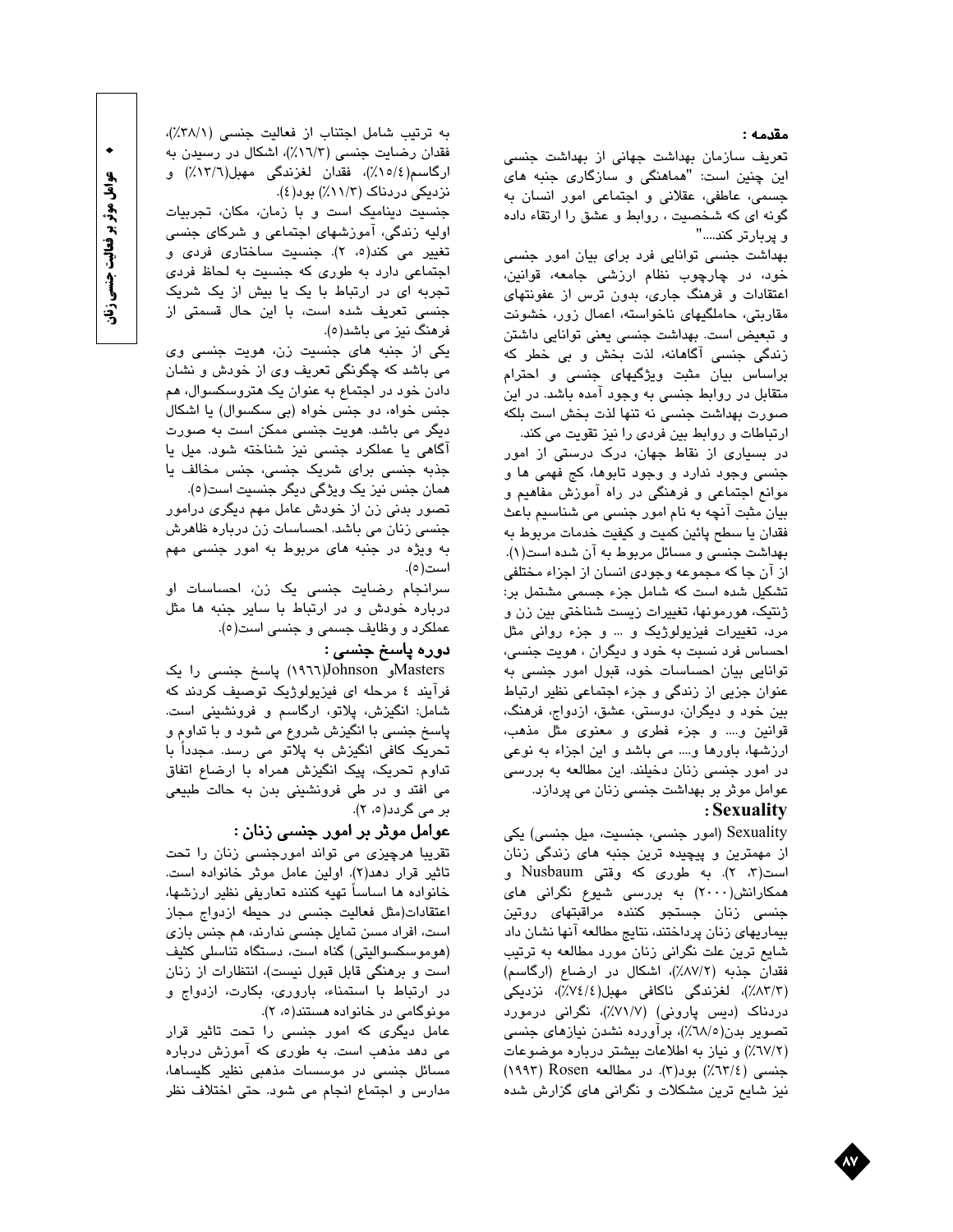زنان درباره بكارت و فحشاء نيز جنبه مذهبى دارد(٥).

تصورات مدگرایانه، استانداردهای موجود درباره زیبایی و انتظارات جنسی و جنینی درباره زنان نیز امور جنسی آنها را تحت تاثیر قرار می دهد. بدن زنان برای فروش هر چیزی از شیر گرفته تا ماشین و لباسهای نامزدی استفاده می شود. در حالی که اکثر تصاویر مدی، بدن واقعی زنان را نشان نمی دهند و تصاویر به طور غیر طبیعی لاغر و اصلاح شده هستند. اگر چه زنان ممکن است به طور شناختی هدف غیر واقعی این تصاویر را بدانند ولی برخی از آنها وقتی نمی توانند بدنشان را آن طور که دوست دارند بسازند از خودشان متنفر می شوند. انها ممکن است برای به دست اوردن استانداردهای فرهنگی، اختلالات تغذیه ای و یا جراحیهای زیادی را به خود تحمیل کنند، که در هر حال هر دوی این رویکردها برا*ی* سلامت زنان و امور جنسی انها خطرناک می باشند. حتی اختلالات تغذیه ای مي توانند منجر به مرگ شوند(٥).

روابط اجتماعی و فردی برای زنان از اهمیت زیادی برخوردار هستند. زنان زیادی اعتقاد دارند که عشق و مسائل جنسی با هم هستند، اگر چه برخی از زنان با کشف جنسیتشان بدون یک رابطه عشقی، احساس آزادی بیشتری دارند(٥).

نگرانی درباره تروریسم، جنگ یا بیماریهای اجتماعی و اثرات آنها بر زنان و خانواده شان می تواند منجربه تغییر احساسات و بیان جنسی آنها گردد(٥). عامل موثر دیگر بر امور جنسی زنان تجربه فردی آنها از خشونت است. خشونت بر ضد زنان در تمام سنین، به طور وسیعی در جوامع شایع است. زنا با محارم، تجاوز، بزه کاری یا خشونت شریک جنسی نزدیک(روانی، جسمی، جنسی) همگی می توانند اثرات مادام العمری بر امور جنسی زنان داشته باشند. با این که آنها احساس می کنند مورد تجاوز و خیانت واقع شده اند ولی تمایل دارند در این موقعیتها خودشان را سرزنش کنند. و فکر می کنند خودشان مقصر یا مسئول هستند، به طوری که ممکن است از الکل یا سایر داروها سوء استفاده کنند یا رفتارهای جنسی اجباری را گسترش دهند (اعتیاد جنسی)(٥).

سبک زندگی و خصوصیات فردی :

نوجوانی زمانی است که اغلب زنان جوان تمایلات جنسی شان را کشف می کنند و در انواع فعالیتهای جنسی شرکت می نمایند. در این سن عواملی نظیر تکامل پستان، ظاهر فیزیکی و وزن، انها را به خود مشغول می کند و گاه برای کسب استانداردهای زیبایی به شیوه های نادرست غذاخوردن دست می زنند که می تواند منجربه کاهش شدید وزن گردد(۲).

زنان بزرگسال معمولا الگوی فعالیت جنسی تثبیت شده ای دارند. عواملی که این افراد را تحت تاثیر قرار می دهد شامل تولد فرزند، شیردهی، مراقبت از فرزند و اشتغال می باشند، زنانی که مادر هستند و خارج از خانه کار می کنند در پاسخ به نیازهای تحمیل شده به انها سطوح بالایی از استرس را تجربه می کنند. وقتی والدین در جداول زمانی گوناگون و برای ساعات متمادی کار می کنند ممکن است دچار احساس خستگی، کاهش انرژی و کاهش فرصت شوند و در نتیجه برخوردهای جنسی کمتری داشته باشند. تحقیقات نشان می دهند که این زنان در اواخر هفته و تعطیلات نسبت به روزهای دیگر دفعات فعالیت جنسی بیشتری دارند(۲).

در میانســـالی تغــییرات چشـــــم گیری در ارتبـــاط با افزایش سن و رشد فرزندان اتفاق می افتد. این نظریه که رفتار جنسی با افزایش سن کاهش می یابد از نظر ذاتی غیر منطقی است. نیاز به نزدیکی، توجه و مصاحبت، رفتاری مربوط به کل زندگی است. کاهش فعالیت جنسی با افزایش سن، بیشتر تحت تاثیر فرهنگ و روش برخورد افراد است تا این که تحت تاثير طبيعت و فيزيولوژي (هورمونها) باشد(٦). افزایش سن به طور فیزیولوژیک به همراه افزایش احتمال بیماریها*ی* مزمن، الگوهای جنسی زنان مسن را تحت تاثیر قرار می دهند. بیوگی زنان مسن نیز به تنهایی می تواند آثار سوئی بر فعالیت جنس*ی* آنها داشته باشد به ویژه در زنانی که هنوز نیازهای جنسی دارند (۲). فرآیند طبیعی افزایش سن تمایلات جنسی را نیز تحت تاثیر قرار می دهد. با این حال هنوز زنان مسن زیا*دی* هستند که به لحاظ جنس*ی* فعال و خوشحال می مانند به شرطی که یک شریک جنسى لايق داشته باشند(٥).

موقعیت اقتصادی اجتماعی یک زن نقش مهمی را در عملکرد جنسی وی بازی می کند. عواملی نظیر: نژاد، قومیت، فرهنگ و مذهب رضایت جنسی یک زن را تحت تاثیر قرار می دهند و بر تجربیات او و شریک جنسی اش اثر می گذارند. مطالبی را که زن درباره عشق، مسائل جنسی و رابطه نامشروع در خانواده اش و در مذهب و فرهنگش اموخته است اغلب نشان دهنده این است که چه قسمتهایی از بدن تابو هستند، کدام رفتار جنسی قابل قبول است و حتی چه درجه ای از خشنودی جایز است(٥).

## Sexuality در سلامت و تکامل :

(Sexuality) جزیی از زندگی است که همراه با تولد یا قبل از آن شروع می شود و تا مرگ ادامه می یابد. به زودی والدین جنس جنین را می دانند و برای اجتماعی کردن او به شیوه جنسی و از طریق دادن یک نام به وی شروع می کنند. با دختران متفاوت از پسران صحبت می شود و انتظارات والدین از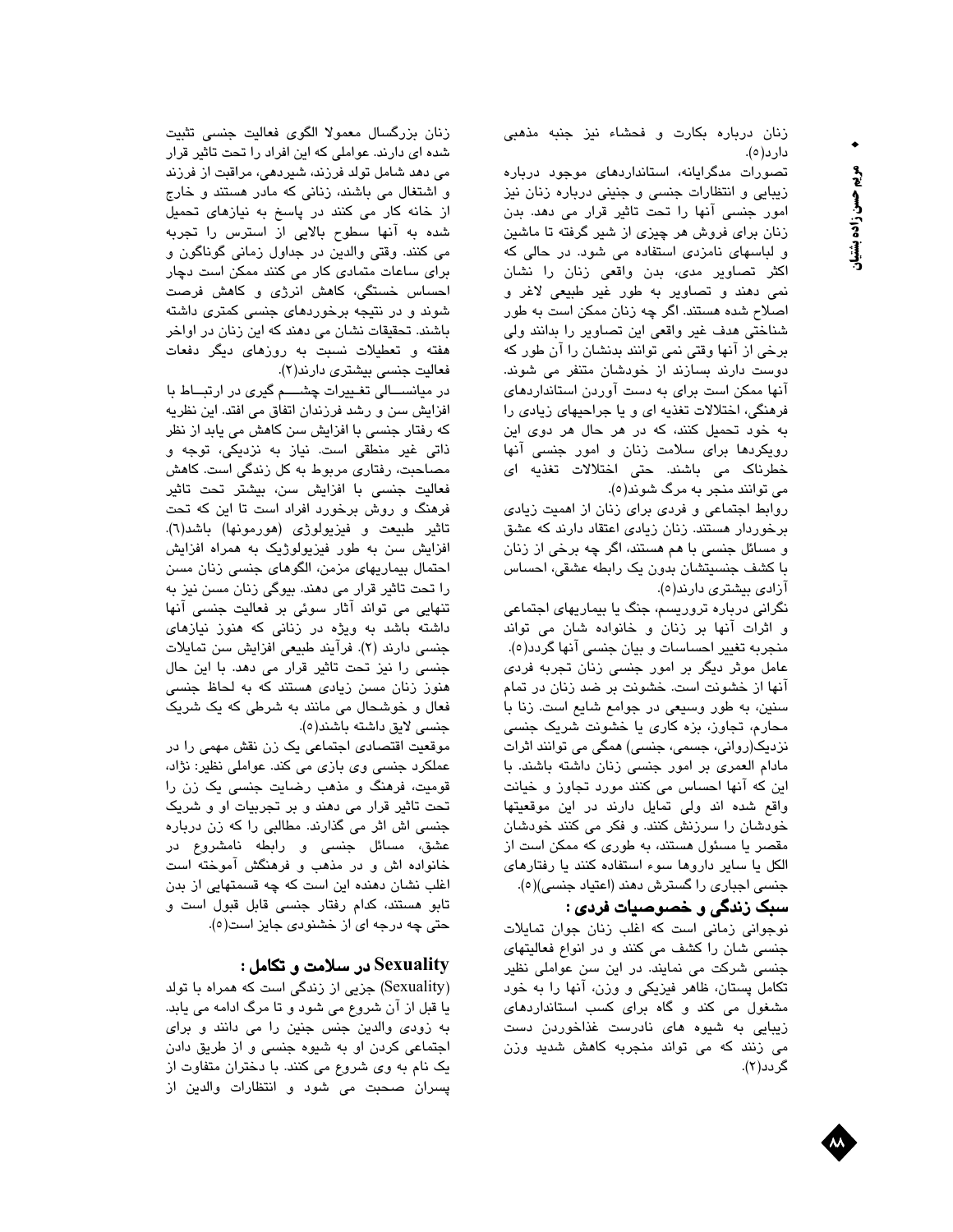دختران معمولا متفاوت از پسران است. بچه ها گنجایش تجربه جنسی را دارند و از طرق گوناگون دربارہ امور جنسی اموزش می بینند. برای مثال، زبان و رویکردهایی که والدین انها برای توصیف عملکرد قسمتهای مختلف بدن به کار می برند شروع مهمي است. دختري که درباره وجود مهبل (واژن) و کلیتوریس آموزش می بیند چیزهای کاملاً متفاوتی را درباره امور جنسی می آموزد تا دختری که یاد می گیرد نباید خودش را لمس کند. آنچه دختران درباره قاعدگی و دوره های ان می اموزند قسمتی از فرهنگ خانواده شان است. دختران ممکن است با قاعده شدن، قدر شناس بودن، تنفر يا دستپاچگی را بیاموزند که این احساسات امور جنسی را به میزان زیا*دی* تحت تاثیر قرار می د*ه*ند(٥).

هنوز هم در نقاطی از جهان زنان ختنه می شوند که البته یک موضوع فرهنگی است و به نوبه خود بر امور جنسی این زنان تاثیر می گذارد(٥).

حاملگی، تولد فرزند و شیردهی نیز میل جنسی زنان را تغییر می دهند. اگر یک زن به دلیل نازایی، برداشتن رحم یا یائسگی نتواند باردار شود، ممکن است احساس جنسی کمتری داشته باشد به ویژه اگر فر*دی* اجتماعی بوده و معتقد باشد که فرزند قسمتی از هدف زندگی زنان است. یک زن چه بخواهد باردار شود و چه نخواهد ممکن است به هنگام بارداری احساس جنسی کم و بیش متفاوتی داشته باشد(٥). به طور معمول طی بارداری، در سه ماهه اول میل جنسی کاهش می یابد. در سه ماهه دوم افزایش و در سه ماهه سوم مجدداً کاهش می یابد(۷، ٥). در پایان بارداری ارضاع ها به جای این که خوشایند باشند می توانند ناراحت کننده یا حتی دردناک باشند. زنان باید طی بارداری تصویر بدنی خود را تغییر دهند. تصویر بدن، نگرانی ویژه زنان طی بارداری است که منجربه بی اشتهایی آنها می گردد. این زنان از این که چاق تر شوند می ترسند، در نتیجه چرخه *های* غذا نخوردن را شروع می کنند. بعضی از زنان نمی توانند تمام وزنی را که طی بارداری کسب کرده اند از دست بدهند به این ترتیب برای انها و شريک جنسی شان ايجاد مشکل می کند(٥).

تولد فرزند اغلب منجربه تغییر در میل جنسی زن و روابط جنسی اش می شود. اگر چه اعمال جنسی بعد از تولد فرزند معمولاً مشابه قبل از بارداری است ولی به طور معمول در دفعات مقاربت کاهش ایجاد می شود. نزدیکی دردناک که ممکن است ۹ ماه یا بیشتر طول بکشد نیز شایع می باشد. کاهش میل جنسی همراه با شیردهی شایع است اما حتی بعد از زایمان زنان غیر شیرده نیز ناشایع نیست. زنانی که از این تغییرات طبیعی آگاه نیستند ممکن است احساس شرم کنند و شریک جنسی شان نیز بي نتيجه بماند(٥).

تغذیه خوب و ورزش، سلامت تمام سیستمهای بدن از جمله عملکرد جنسی را ارتقاء می دهد. رفتارهایی نظیر سیگار کشیدن، نوشیدن الکل و استفاده از دارو*ه*ای غیر مجاز به ویژه کوکائین بر فعالیت جنسی و به همان اندازه سایر سیستمهای بدن اثرات منفی دارند. زنانی که خودشان را برای پول، غذا یا عشق می فروشند و آنها که رفتارهای جنسی سالم ندارند خود را در معرض عفونتهای منتقل شونده جنسی نظیر HIV قرار می دهند(٥).

پائسگی طبیعی یک فرآیند تکاملی است وگاهی اوقات تمایلات جنسی را به طور مثبت یا منفی تحت تاثیر قرار می دهد. اثر مثبت آن از نظربرخی زنا ن کمتر شدن نگرانی آنها درباره جلوگیری از بارداری است. در حالی که برا*ی* برخی یائسگی می تواند اثار منفی بر روان و امور جنسی آنها داشته باشد. زنانی که امور جن*سی* را با بارور*ی* مرتبط می دانند یائسگی را به نقصان جسمی و فیزیکی ربط می دهند، به ویژه اگر علایم آن با عملکرد جسمی مثل لغزندگی مهبل یا خواب آنها تداخل کند(۲). کاهش لغزندگی مهبل می تواند موجب واژنیت اتروفیک و نزدیکی دردناک شود. کاهش دفعات میل جنسی، مقاربت و تغییراتی که ممکن است از نظر زن منفی نباشد، به عنوان تغییرات مرتبط با افزایش سن قابل انتظار هستند. معهذا اگر چه برخی انتظار دارند که عملکرد جنسی شان را با یائسگی از دست بدهند، اما زنانی که قبل از یائسگی زندگی جنسی رضایت بخشی داشته اند اکثرا به این زندگی جنسی رضایت بخش بعد از يائسگى نيز ادامه مى دهند(٥).

#### تمايلات جنسي در بيماري و ناتواني :

تمايلات جنسي زنان به طور موقت يا دائم به وسيله بیماریهای حاد یا مزمن تغییر می یابد. وقتی یک زن بیمار*ی* حاد*ی* مثل سرما خوردگی، گاستریت یا واژنیت دارد ممکن است میلی به فعالیت جنسی نداشته باشد چون ترجیح می دهد احساس بهتری داشته باشد. بیماریهای مزمن اغلب نقش بزرگتری در تحت تاثير قرار دادن تمايلات جنسي ايفا مي كنند(٥). تمایلات جنسی در زنان با فشار خــون بالا و دیابت تغییر می یابد. مشکلات مزمن زنانگی نظیر آندومتریوز یا سندرم قبل از قاعدگی و غیر زنانگی مثل بیماری انسدادی مزمن ریه و آرتریت نیز امور جنسی زنان را تحت تاثیر قرار می دهند. تحقیقات نسبتاً زیا*دی* درباره سرطان پستان انجام شده و نشان داده اند که این بیماری بر امور جنسی زنان اثر می گذارد. سرطان پستان منجر به از دست دادن قسمت مهمی از بدن و به همان اندازه حساسیت جنسی و زنانگی و گاه از دست دادن یک شریک جنسی خوب شده و در طولانی مدت منجـربه تغــییر باور جنسی می گردد(۸، ٥). سرطانهای دیگر به ویژه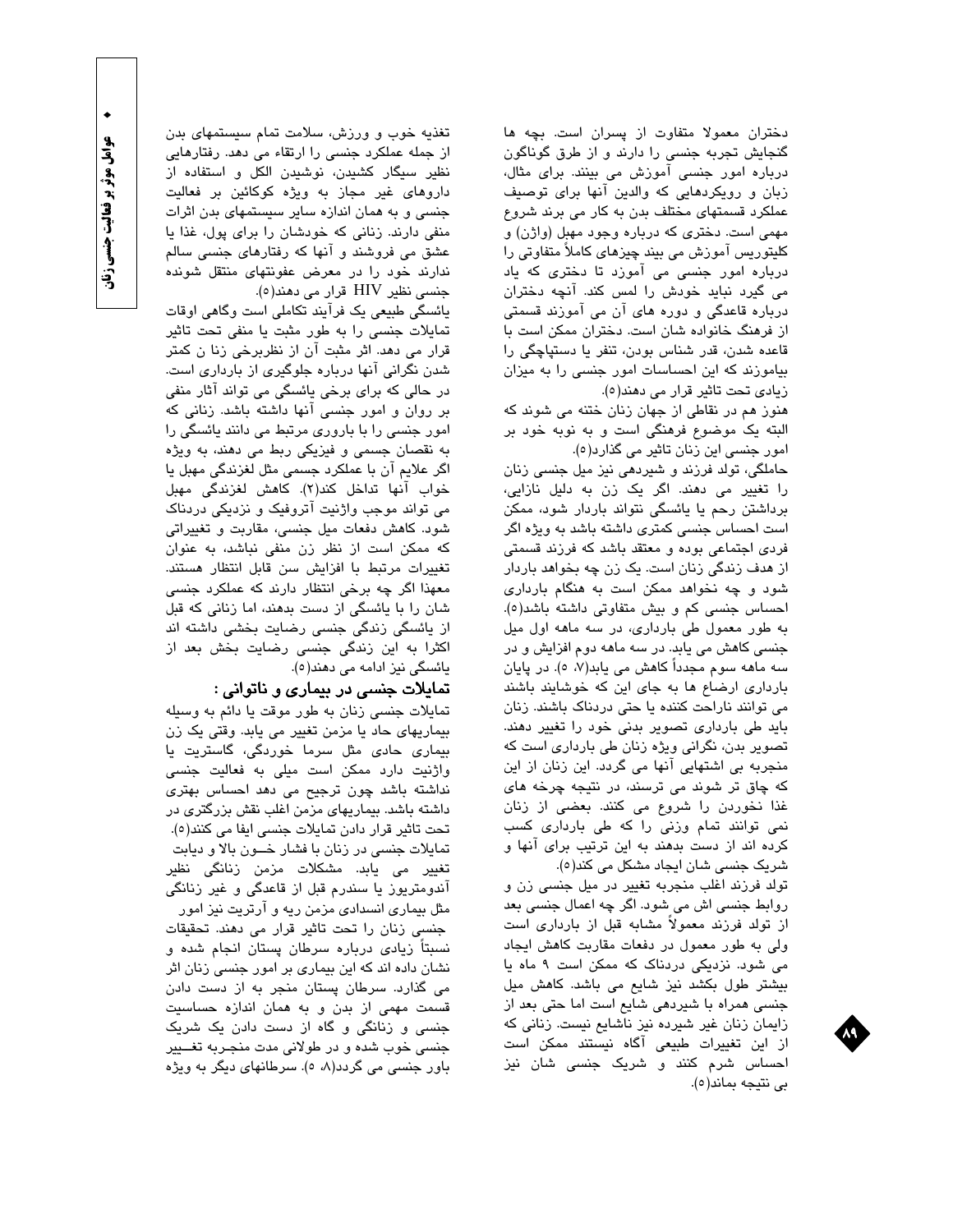سرطانهای سیستم تناسلی زنان نیز ممکن است تمایلات جنسی آنها را تغییر دهد(۸، ٥).

مشکلات مربوط به سلامت روان نیز امور جنسی زنان را تحت تاثیر قرار می دهند. استرس روانی حاد مرتبط با از دست دادن عزیزان، مرگ یا سایر موقعیتها می توانند تغییرات موقتی را در عملکرد جنسی زنان ایجاد کنند. اگرچه زنان دچار تاخیرهای تکاملی یا عقب ماندگی ذهنی توسط افراد خانواده و محافظانشان به دلیل ترس از مورد سوء استفاده قرار گرفتن محدود می شوند اما آنها نیز تمایلات جنسی دارند و می توانند درگیر فعالیتهای جنسی شوند(٥). مشکلات روانی مزمن یا جدی مثل افسردگی، اسکیزوفرنی و بیماری دوقطبی ممکن است نتایج جنسی منفی در بر داشته باشند (۸ ٥). زنان دچار اعتیادهای دارویی یا الکل نیز اغلب دچار اختلال عملکرد جنسی هستند(۸ ه).

ناتوانی های جسمی مثل پاراپلژی نیز می توانند عملکرد جنسی را تحت تاثیر قرار دهند. با این حال سن زنان در زمان ناتوانی و نوع ناتوانی به درجاتی بیان جنسی و گرفتاریهای جنسی آنها را تحت تاثیر قرار می دهد. زنان مسن تر باور جنسی ضعیف تری دارند و نسبت به زنان جوان تر یا زنان بدون ناتوانی تمایل کمتری به دریافت آموزش جنسی دارند(٥). یک ناتوانی اکتسابی نظیر صدمه مغزی می تواند

منجر به گسیختگی تمایلات جنسی شود(٥). وقتی زن هم مشکل ذهنی و هم جسمی یا مشکلات تکاملی و یا سایر ناتوانیها را داشته باشد مشکلات به طور ویژه ا*ی* پیچیده می شوند. تغییر در امور جنسی نه فقط به عنوان نتیجه مستقیم بیماری بلکه به عنوان نتیجه درمان نیز اتفاق می افتند. علی رغم این که درمانها مشکلات سلامتی و بیماری را بهبود می بخشند ولی همین داروها، جراحی ها و درمانهای پرتودرمانی می توانند در طی یا بعد از درمان مشکلات جنسی را به وجود آورند(۸، ٥).

دارو*ه*ای زیا*دی* هستند که تمایلات جنسی را تغییر می دهند. ضد افسردگیها، ضد اضطرابها و مهارکننده های سروتونین (SSRIs) به طور ویژه ای میل جنسی، لغزندگی مهبل و ارضاع را کاهش می دهند(٥). عوارض جانبی منفی داروهای ضد فشارخون بر فعالیت جنسی مردان شناخته شده است. این داروها میل جن*سی* و لغزندگ*ی* مهبل را در زنان کا*ه*ش می دهند(٦، ٥). هورمونها نظیر قرصهای جلوگیری از باردار*ی* ، درمان جایگزین با استروژن و تاموکسیفن نیز میل جن*سی* را در برخ*ی* زنان تغییر م*ی* د*ه*ند. آنتی هیستامینها ممکن است لغزندگی مهبل را کاهش دهند. اگرچه نشان داده شده که درمانها*ی* گیا*هی* ایمن هستند اما مطالعه درباره آنها کافی نیست و مثل سایر داروها می توانند عوارض جانبی جنسی و حتی عوارض ديگرى داشته باشند(۸، ٥).

اسکارهای جراحی، حتی اسکارهای "Band-aid" مورد استفاده در روشهای لاپاراسکوپی مثل بستن لوله ها یا کوله سیستکتومی نیز ممکن است برداشت زنان را از خودشان و در نتیجه تمایل جنسی شان را تحت تاثیر قرار دهند. اسکارهای بزرگ جراحی (به دلایل ارتوپدیک یا جراحیهای شکمی) که قابل مشاهده می باشند یا با پوشیدن لباسهای به خصوص یا به هنگام برهنگی قابل دید هستند ممکن است تاثیر بیشتری بر درک زنان و تمایل جنسی آنها داشته باشند(۸، ٥).

زنانی که برداشتن رحم یا حذف تخمدانها (اووفورکتومی) می شوند از دست دادن توانایی ارگاسمیک و میل جنسی را تجربه می کنند. از آن جا که رحم طی انقباضات ارضاع و پاسخ جنسی به خارج لگن بالا می رود، تفاوت حساسیت ارضاع در زنانی که رحم خود را از دست داده اند تعجب آور نیست. تحقیقات جدید نشان داده اند صدمه عصبی پس از جراحی نیز عملکرد جنسی را تخریب می کند. زنان گزارش کرده اند که همسران آنها بعد از هیسترکتومی ایشان، آنها را به لحاظ جنسى متفاوت يافته اند(∧، ٥).

جراحيهاي قطع عضو زنان مثل ولوكتومي يا خارج کردن احشاء لگن حتی ممکن است اثرات جدیتری بر زنان و شریک جنسی آنها داشته باشند(۸، ه).

درمان پرتودرمانی هم می تواند تمایلات جنسی زنان را تحت تاثیر قرار دهد. یکی از عوارض جانبی درمان با اشعه خارجی خستگی است که خود می تواند منجر به کاهش میل جنسی زنان گردد. پرتودرمانی داخل مهبل که برای سرطان سرویکس استفاده می شود، می تواند منجربه تغییر بافت مهبل گردد به طوری که مهبل باریک، کوتاه و بدون الاستیسیته می گردد و می تواند با فعالیت جنسی منجر به درد و خون ریزی شود. رادیاسیون لگن یا شکم ممکن است بافت تخمدان را تخریب کند و منجربه قطع قاعدگیها یا گرگرفتگی همراه با یائسگی مصنوعي موقت يا دائم شود(٨، ٥).

### نتيجه كيرى:

سلامت زنان در هر نقطه ای از زندگیشان از قبل از تولد تا پیری تحت تاثیر عوامل زیا*دی* قرارمی گیرد. برای اکثر زنان، تمایل جنسی یک فرایند مثبت، اتصال دهنده، آفریننده و شا*دی* بخش است. از آن جا که امور جن*سی* پیچیده می باشند، هر تجربه زندگی یا بیمار*ی* می توان*د* تمایل جنسی و عملکرد آن را تحت تاثیر قرار دهد و بهداشت جنسی یعنی مراقبت از سلامت جنسی زنان، تشخیص نگرانی ها و کمک به آنها برای افزایش عملکرد و رضایت جنسی شان می باشد.

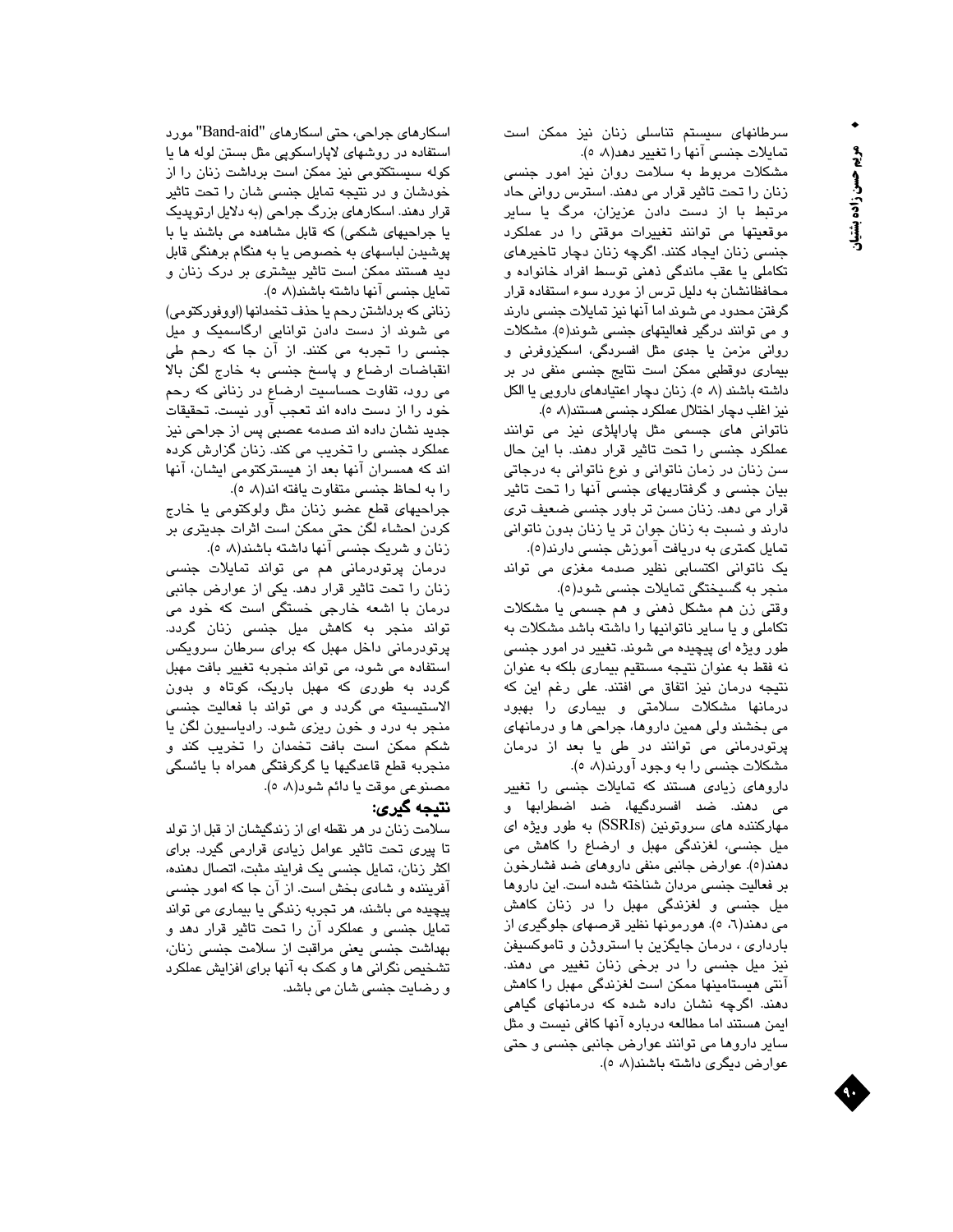خلاصه

<sub>ی</sub> از پیچیده ترین و مهم ترین جنبه *ه*ای زنـدگی زنـان را تشــکیل مـی د*ه*ـد و تمل بر: بیولوڑیک، مسائل روانی، اقتصادی – اجتماعی، روحی و… می باشـد. یزی تحت تاثیر قرار می گیرنـد، نظیـر: خـانواده، ارزشــها، مـذهب، تصــورات به فردی خشونت، بیماریها و… در ضمن روابط فردی و اجتمـاعی نیـز بـرای در روابط جنسی اش دچار مشکل باشد عملکـرد جنسـی وی بــه طـور منفـی آن جا که برای اکثر زنان Sexualiy یک روند مثبت، لذت بخش و آفریننـده .ه بوده و توسط هر چیزی تحت تاثیر قرار می گیرد لـذا بهداشـت جنسـی در و کمک به آنها برای افزایش عملکرد و رضایت جنسی آنها می پردازد.

لر، سلامت زنان، امور جنسی.

**. حوامل موثر بر فعالیت جنسی زنان**